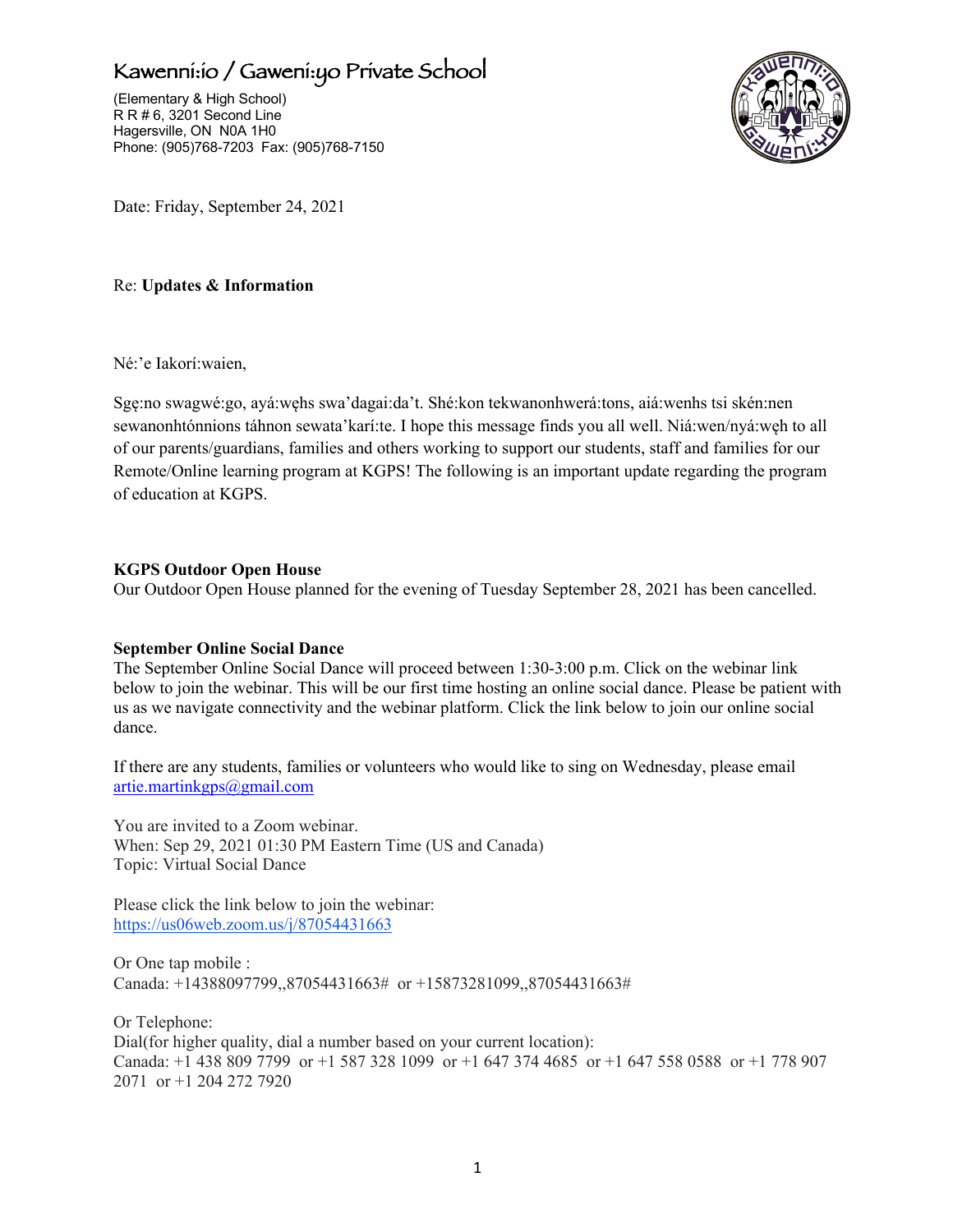## Kawenni:io / Gaweni:yo Private School

(Elementary & High School) R R # 6, 3201 Second Line Hagersville, ON N0A 1H0 Phone: (905)768-7203 Fax: (905)768-7150



US: +1 301 715 8592 or +1 312 626 6799 or +1 346 248 7799 or +1 646 558 8656 or +1 720 707 2699 or +1 253 215 8782

Webinar ID: 870 5443 1663

International numbers available: https://us06web.zoom.us/u/kbxHZKTbQW

#### **Connectivity & Wifi Issues**

If your child is unable to logon to their ZOOM class, please inform your child's teacher. A friendly reminder to all that on days where we are experiencing inclement weather teacher's, TA's and staff's wifi or internet connections may become unstable.

#### **Returning Student Work & Work Package Delivery**

You can return your child's work to the school on Friday afternoons. Please put the work in a sealed bag or envelop and leave it in the box, bin or cooler that you have put out by the road for drop of work packages. Great thanks to Brian Hill and Karen Hill for picking up student work and delivering work packages to students!

#### **National Day for Truth & Reconciliation**

KGPS will be closed and there will be no classes on Thursday September 30, 2021.

#### **IEP & IPRC Meetings**

KGPS Special Education Teacher Jackie Moore will be contacting parents of students to inform them of IEP and IPRC meetings for their child (if required). All IEP and IPRC meetings will be held over ZOOM.

#### **October Home & School Meeting**

The next KGPS Home & School Meeting will be held on Wednesday October 6, 2021 from 5:00-6:00 p.m. Join the meeting using the information below.

Topic: KGPS October Home & School Meeting Time: Oct 6, 2021 05:00 PM America/Toronto

Join Zoom Meeting https://us06web.zoom.us/j/3213550035?pwd=VjZnQ2JvaHBsZXVjNzd4eHl3WDFjUT09

Meeting ID: 321 355 0035 Passcode: TEHO19 One tap mobile +13462487799,,3213550035#,,,,\*536772# US (Houston) +16465588656,,3213550035#,,,,\*536772# US (New York)

Dial by your location +1 346 248 7799 US (Houston)